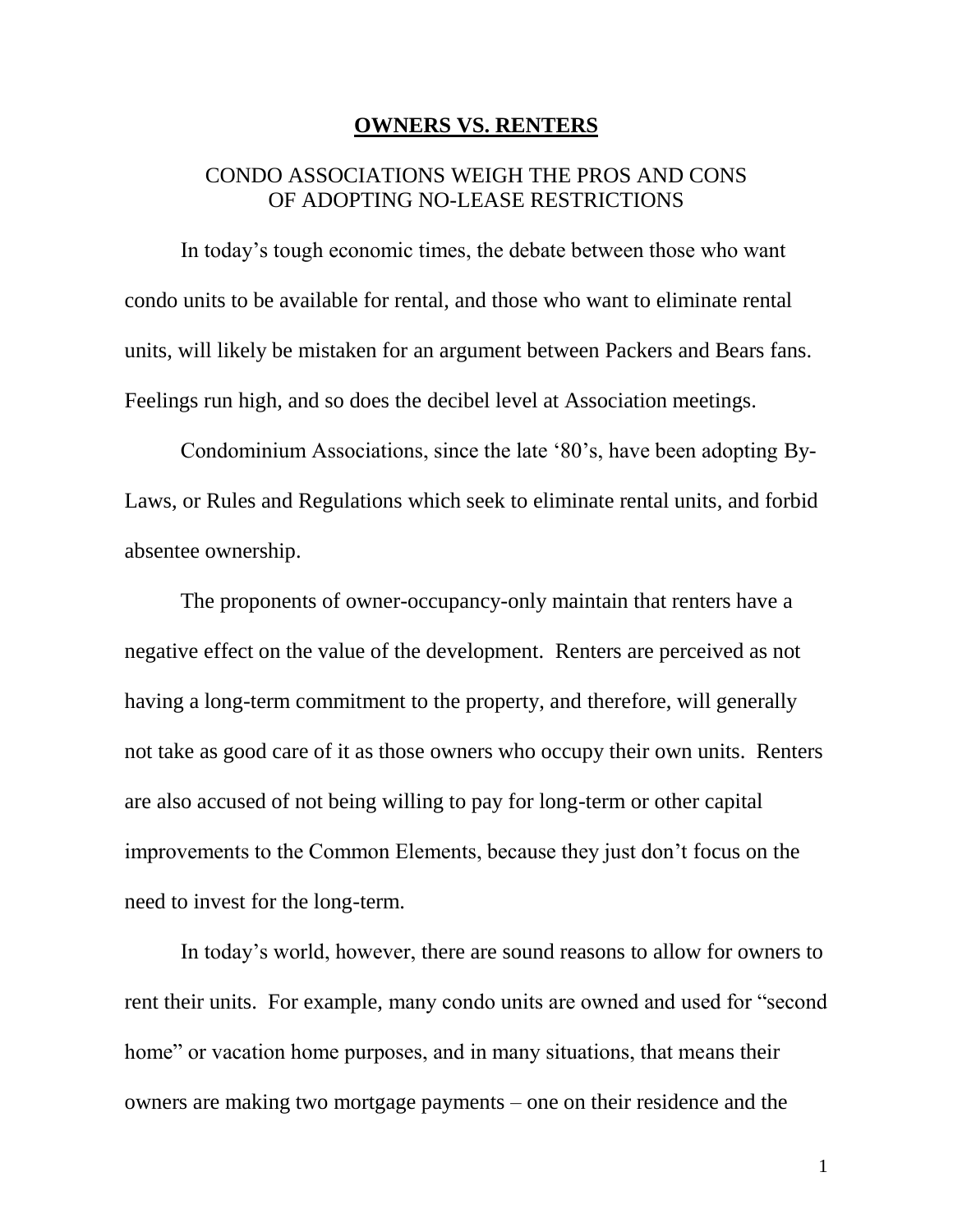other on the condo unit. But when people lose their jobs or find that they must accept alternate employment in a distant city, a restriction prohibiting those folks from renting their condo unit, could bring about their economic ruin. If you are not permitted to rent your unit, this situation "chokes off" any possibility of using rental income to pay the mortgage and/or association dues. This can bring about the undesirable result of having the property go into foreclosure.

Lenders and mortgage insurers also have a role to play in all of this in as much as most like the idea of having at least half the units occupied by owners, not renters, to meet their underwriting standards and other laws and regulations. In today's economic "mess," many owners and lenders want to maintain their option to rent out their units, rather than trying to sell them. For those lenders who are concerned about "taking back" a property on a foreclosure, their ability to rent those units out after they take them back is important. Hence, lenders often find themselves in the "schizophrenic" position of both favoring and opposing owner occupancy rules proposed by the Association.

As Condominium Associations have begun the process of amending their organizational and operating documents to limit, or even prohibit, leasing of units, the legality/constitutionality of these no-renter modifications has been challenged repeatedly. Examinations of these challenges show that the right of

2